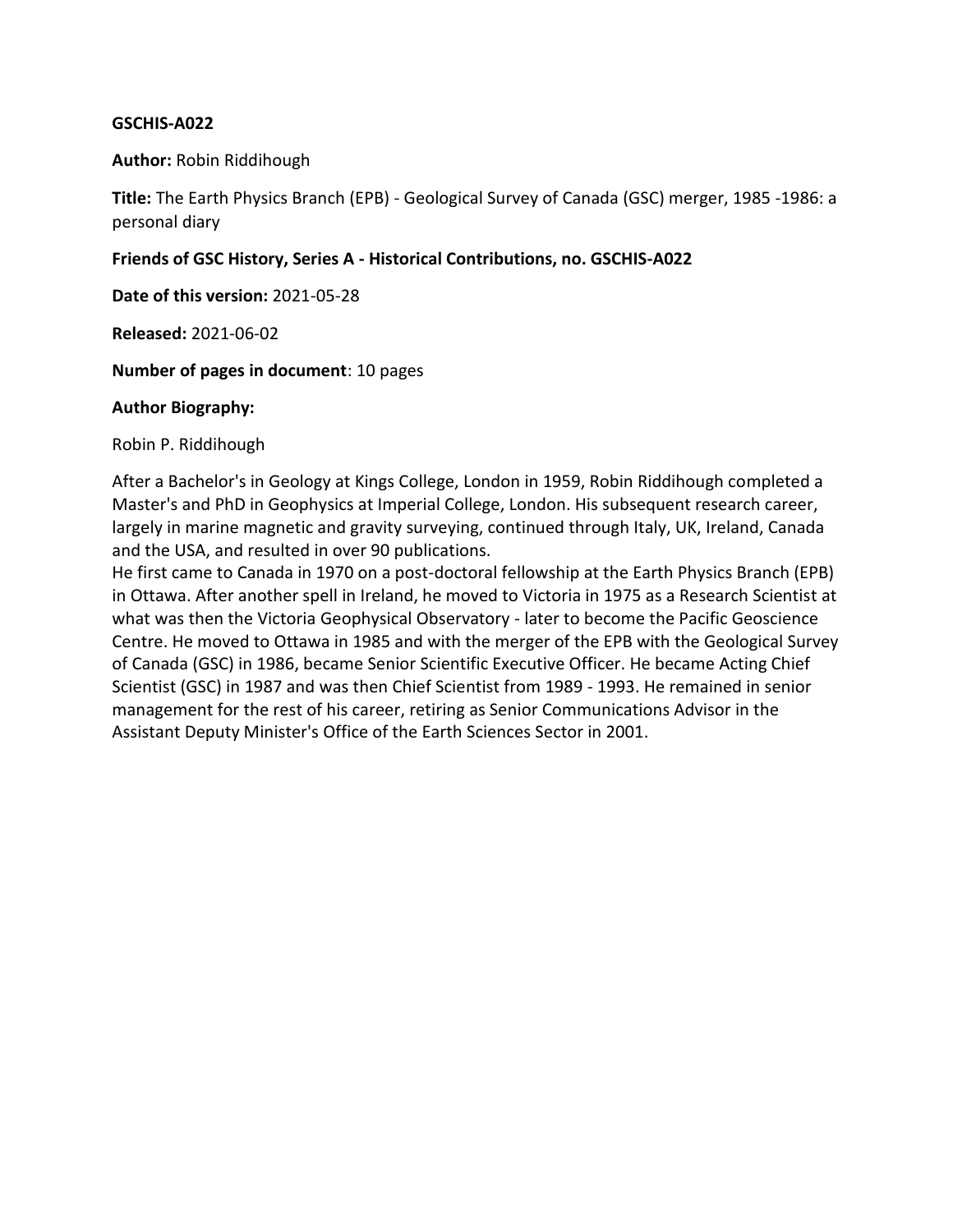# **The Earth Physics Branch (EPB) - Geological Survey of Canada (GSC) Merger.**

## **1985 -1986**



## **A Personal Diary – Robin Riddihough.**

I first joined EPB as a Post-Doctoral Fellow in 1970. After two years in Ottawa I returned to Ireland. In 1975 I rejoined EPB as a Research Scientist in the Victoria Geophysical Observatory. It moved to the Pacific Geoscience Centre (PGC) in 1977.

I transferred from PGC to the office of the Director General (DG) of EPB on Observatory Crescent in Ottawa on April 20 1985. My job was to assist and advise the DG, Jim Tanner, in dealing with the organisational and budgetary pressures that seemed likely to affect EPB in the immediate future. I was joined in this exercise by Pierre Lapointe from the Geomagnetic Lab in Ottawa. I also took on Editorial duties for the preparation of the Lithoprobe "Black Book" proposal.

## **A short history**

The origins of EPB were in the Dominion Observatory, founded in 1905. Its scientists studied Positional Astronomy, Seismology, Geomagnetism, Gravity and Geodesy. Through numerous organizational changes over the next 60 years, Geodesy, Astronomy and the Time Service were transferred to other parts of the federal structure. The remaining scientific disciplines remained together to form EPB in 1970.

On the West coast, the Dominion Astrophysical Observatory in Victoria was established in 1917. In the 1950s, with the addition of seismology and geomagnetism it became the Victoria Geophysical Observatory, later the Pacific Geoscience Centre.

## **1980s context:**

The early 1980s was a period of upheaval in many federal government departments. This began with an A-Base Review in 1982. Among many other things its results mentioned the feasibility of an EPB/GSC merger but had concluded that there was "little to be gained by it". However in November 1984, Finance Minister Michael Wilson in the newly elected (September 1984) Conservative Government of Brian Mulroney, announced a period of fiscal government restraint aimed at implementing \$4 billion in cuts during 1985-86.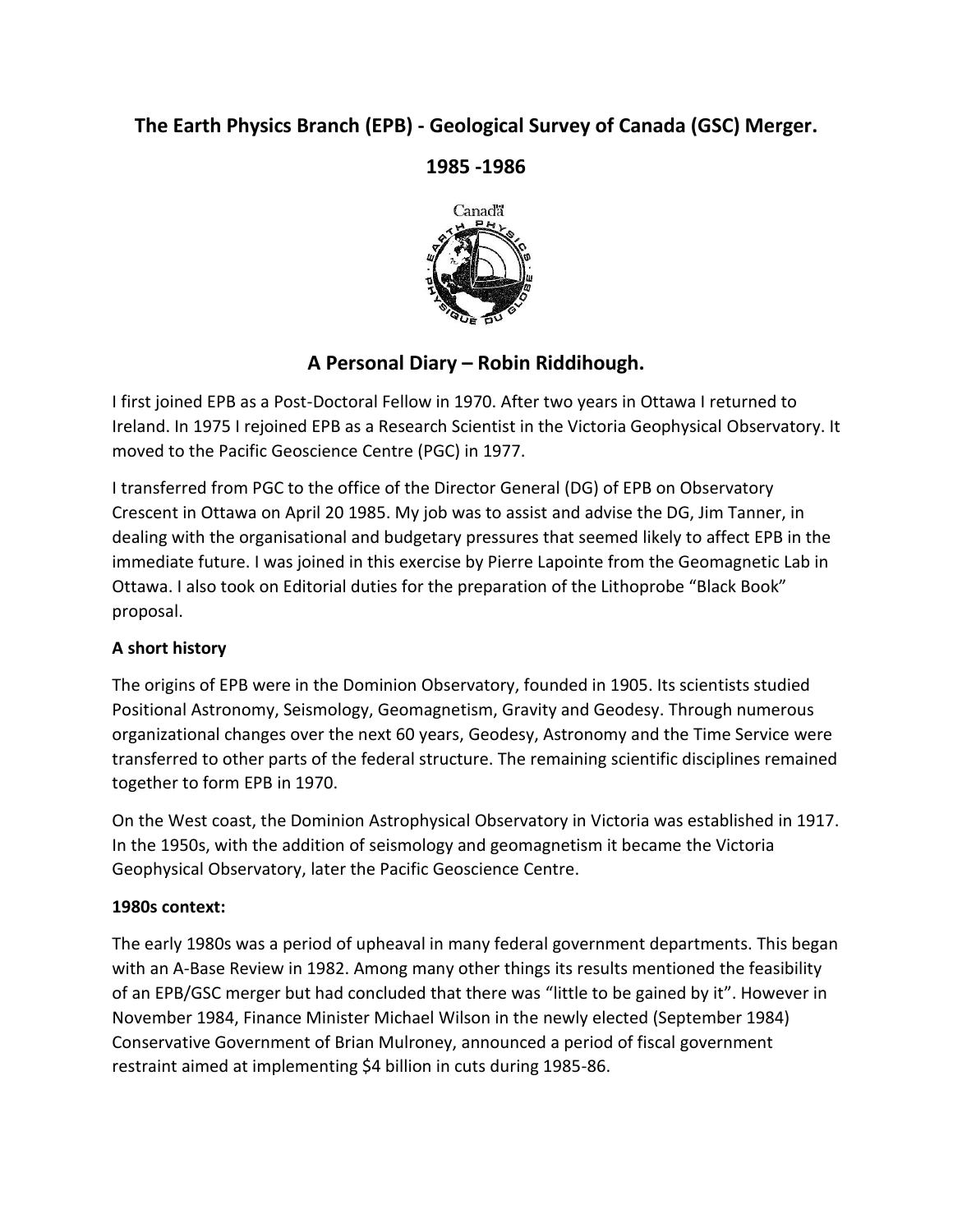A bevy of Task Forces/Teams was established – the "Neilsen" Task Forces (Eric Neilsen was Deputy Prime Minister). They were charged with investigating subject areas such as Surveys and Mapping, Canada Centre for Remote Sensing, Natural Resources, Major Surveys, Agriculture, etc. Rumours abounded about the membership of these Teams and certain people on them who may or may not have had personal axes to grind. Within the Department of Energy, Mines and Resources (EMR) a preliminary budgetary reduction target of 8% was proposed. According to Pierre Perron, Associate Deputy Minister in EMR, the time now seemed right to "re-examine and rationalize" the earlier EPB merger idea. For EPB the writing was now definitively on the wall.

## **A background irritant:**

The fact that the Atlantic Geoscience Centre (AGC) on the east coast was part of the GSC and PGC on the west coast was part of EPB (with some secondment of personnel from the GSC's Vancouver Office), had already been the subject of "muttering in the ranks". The reasons lay in their historical development but there was a feeling that it would somehow be "better" if they were part of one organization. This issue, in one form or another, lurked in the background for many years. As someone who had played a leading part in the evolution of PGC, I was unfortunately always a suspect. Although, in my innocence, this did not really occur to me at the time, it may have played a part in subsequent developments.

#### **Reinforcements:**

In what was perhaps someone's premonition of things to come, in 1984 the Canadian Geoscience Council was asked to conduct an external review of EPB. Under the Chairmanship of George Garland (University of Toronto), a specially convened committee of industry, university, international, and provincial representatives sent out a detailed questionnaire asking 360 industry, university and government users for their assessment of the various activities of EPB. They were asked to assess its objectives, effectiveness, results and impacts and consider alternative delivery options. The overall results were strongly supportive of the current work of EPB, stressed that it should exist as a separate federal centre for geophysics in Canada and proposed that its name be changed to the "Geophysical Observatory of Canada". Results included 27 detailed recommendations about all aspects of EPB's activities.

One of my first tasks in 1985 was drafting the official government response to the Garland Report to be included in the bilingual, printed version that would eventually appear. I duly produced a draft but, needless to say, circumstances were now such that it was not about to appear very quickly – the inevitable "long finger" was being applied. (I will come back to this later).

## **The battle begins:**

In August 1985, ADM Bill "Hutch" Hutchison asked Jim Tanner for his views on possible reorganizations in the department. Jim (with the first of many examples of drafting support from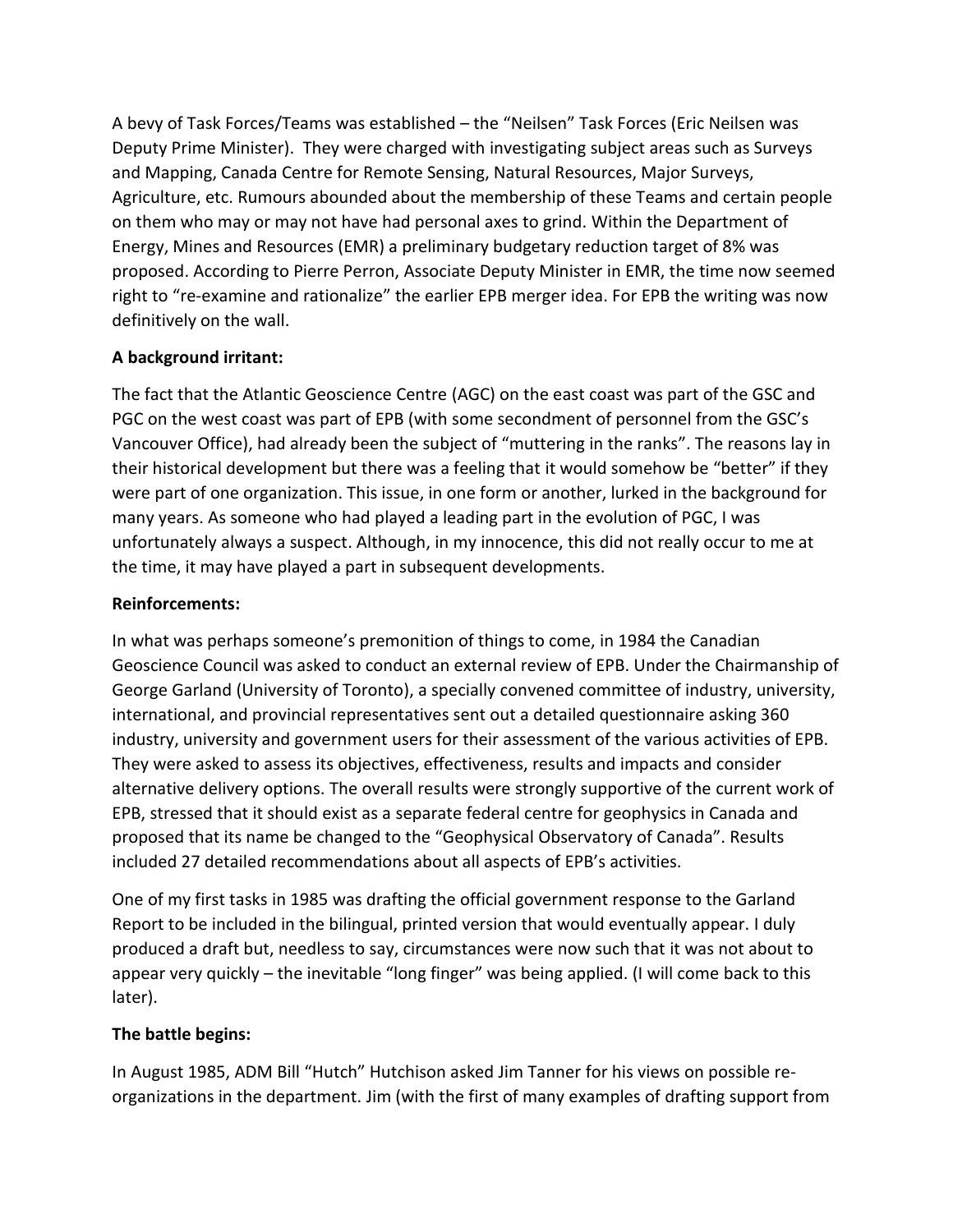Pierre and me) duly replied and many of the findings of the Garland report were included in his long memo on the subject.

In the memo he repeated Garland's primary recommendation that EPB remain and be strengthened as the federal centre for Canadian geophysics. Jim then went on to consider 3 options for doing that:

- (a) Transfer geophysical parts of the GSC into EPB;
- (b) Move all national geophysical programs from EPB, GSC, AGC and PGC into a "new" GSC;
- (c) As (b) but add the Geodetic Survey from Surveys and Mapping.

He felt that if reducing financial resources was the over-riding factor, (a) would probably be the best option. He noted that this was a unique opportunity to create an organization that would be the envy of many other countries.

## **Next round:**

From our little oasis on Observatory Crescent I was not part of what were probably many corridor and coffee discussions that were swirling around on Booth Street (maybe I should have been?). We also suspected that Hutch's request for Jim Tanner's opinion on the subject was more cosmetic than real. From my notes, the next concrete move was a memo from him towards the end of August that included copies of the "secret" Neilsen Major Survey Team recommendations for the Sector. These were dated in June and July, a fact that probably confirmed that Hutch had indeed known them for the last month or so.

For EPB the recommendations were short and not sweet:

*1. Discontinue the geothermal program;*

*2. Reduce 1985/86 financial resources of other programs by a minimum of 10%;*

*3. Incorporate EPB into the GSC and sort out the marine organizations on the two coasts.*

The GSC recommendations were:

*1. Undertake wide consultation with industry, provinces and university for a national mapping strategy;*

*2. Develop a plan of action to reduce the average age of the scientific staff;*

*3. With the integration of EPB, restructure into 4 multi-disciplinary institutions across Canada.*

We were given about 5 days to "provide comments" before a discussion with the Deputy Minister. A "fait accompli" or an invitation to have real input?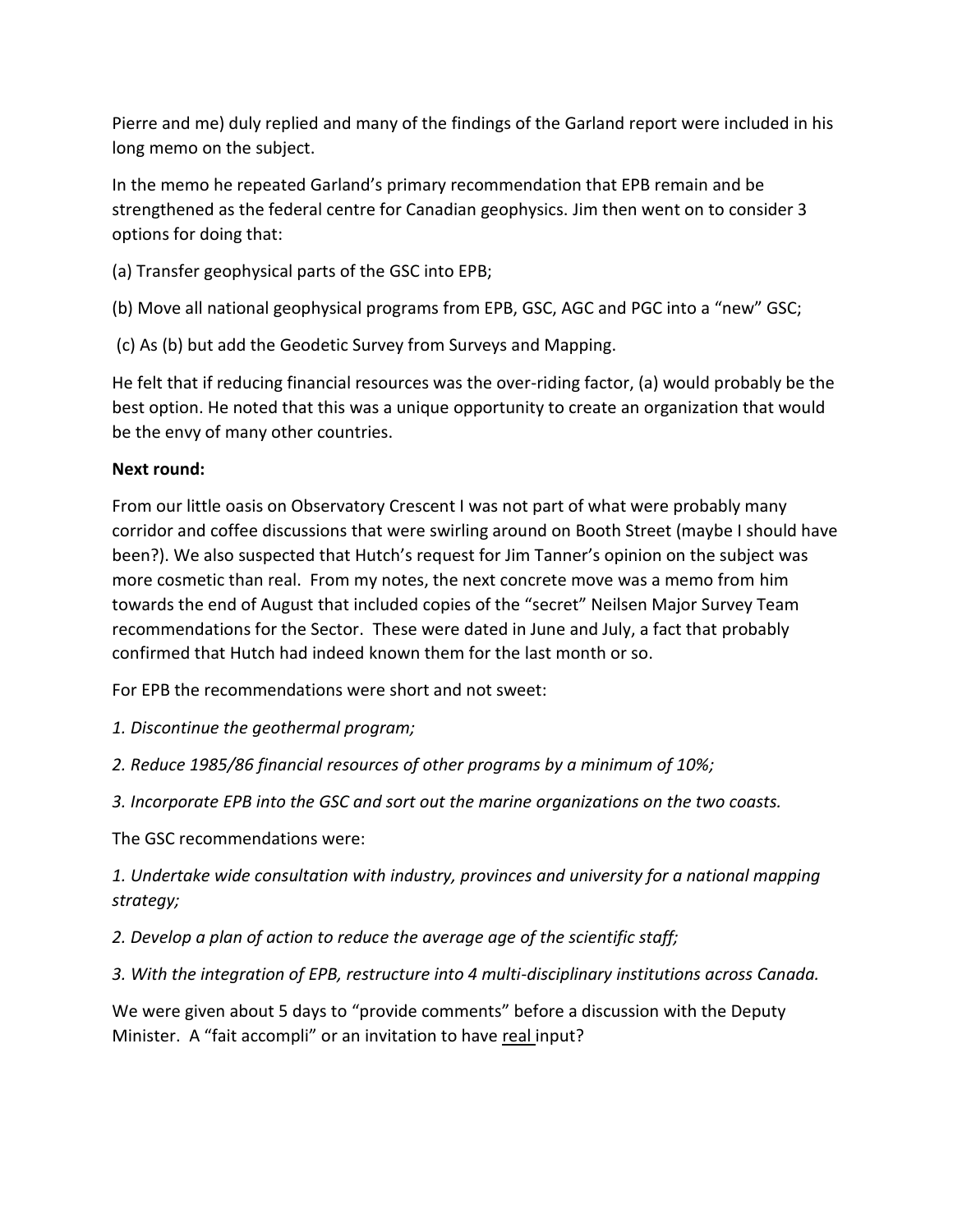#### **The EPB Response:**

We had to immediately consider the detailed consequences of implementing these recommendations. (The fact that the GSC was being asked/told to carry out just the kind of wide external consultation that EPB had already done, did not improve our feelings about the exercise).

We estimated that cancellation of the Geothermal program would eliminate 9 Person Years, systematic permafrost research and work on the potential use of geothermal energy in Canada (already receiving external energy research funding). The 10% reduction in other resources would affect radioactive waste disposal research, seismological studies in the active earthquake area near Charlevoix, gravity mapping in the west that supported US defence requirements, and contributions to Lithoprobe. (Looking back in the current context of climate change, global warming, and alternative energy, the Geothermal program cuts were particularly shortsighted).

Merging with the GSC would probably be feasible (although not cost effective) provided the resultant re-organization took account of Garland's earlier recommendations to create a national Geophysical Observatory or similar. This was Option (b) in Jim's August memo.

Jim went to the meeting with the Deputy Minister armed with all this information and more, but gave us little indication afterwards as to how it went – probably because he now suspected that chances of changing anything were slim. I think it may have been at this time that he made his memorable comment to us that "we are just going to have to take them over from the inside".

## **So what next?**

Despite the air of the inevitable, it was agreed that there were some things that needed to be done – at least for our own sanity.

Firstly we worked on three memos from Jim. One went directly to the Associate Deputy Minister pointing out that the Neilson recommendations directly contradicted a number of recent external reviews of EPB. A second to Hutch re-emphasized that links with GSC were perhaps only 20% of the work of EPB; a number of other external links could be adversely affected by the proposed merger – that geophysics was a global science with a very wide clientele. After discussions with the EPB Division Directors, a third memo, also to ADM Hutch, detailed the important program cancellations, observatory closures, scientific investigations and collaborations that would come to an end with the proposed cuts.

Secondly, if a merger was inevitable, we needed to try and affect the decisions being made (somewhere) about the structure of this new, merged EPB/GSC. (It was facetiously noted that one very small advantage of a merger with GSC was that retrospective tracking of the exact details of EPB changes was going to be difficult, if not impossible – the GSC was not known as the Great Swamp Company for nothing!)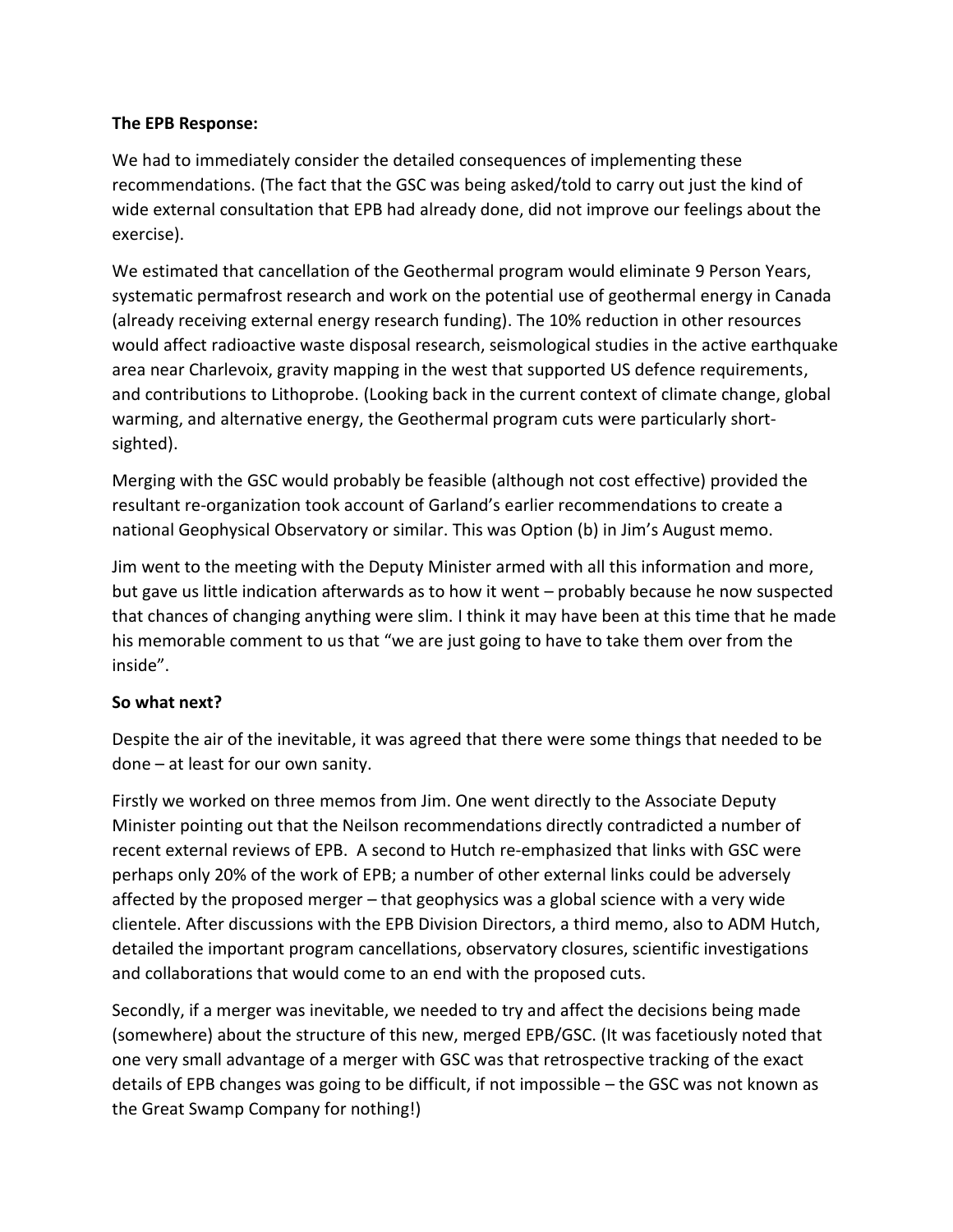On top of all this was the pressure to make some kind of announcement to all staff as to what was going on and how they might be affected. However, except for the fiscal 1985-86 reduction target from the Federal Finance Minister, there had yet been few indications of the time frame in which everything had to be done.

## **The structure of a merged EPB/GSC?**

In his earlier memo of August 1985, Jim had laid out 3 re-organizational options for EPB on the basis of the Garland Report. The response to his ideas came in early September in what came to be known as the "Harrison" document – generated in Hutch's office by John Harrison (later to become a personal friend and colleague of mine).

John reviewed the external climate that surrounded the EPB and GSC, the trends in interdisciplinary geoscience, demands on national programs and federal government priorities. He concluded that none of these demanded that changes had to be made but that changes were probably inevitable – even desirable. He did not refer directly to the recommendations of the Neilsen Task Forces. However, he ended with a "matrix" Model for a merger of EPB and GSC. This comprised four "Centres" (as per Neilsen), cut across with 3 national programs (Geology, Geophysics, Corporate Services) lead by a Chief Geologist and Chief Geophysicist who reported to an overall Director General of the GSC.

The Observatory Crescent team spent a number of days going up one side and down the other of John's ideas. Following the Garland Report we supported the idea of a National Geophysical Program but were uncomfortable with the 4 regional centres idea. Trying to solve the organizational "problem" of PGC and AGC through this mechanism seemed a bit like the tail wagging the dog. There were elements that seemed to address senior management needs for "line clarity" but did not consider how scientific research organizations actually worked. The idea of combined Corporate Services was definitely not popular. EPB's final response to Hutch went through a number of daily revisions.

Among other things the response stressed that geophysics (inhabited by physicists and mathematicians) worked from the global to the particular, but that geology worked from the particular to the global. Maintenance of geophysical disciplines, laboratories and national standards were essential to geophysics, its observatories and maps. Geology and geophysics were complementary but each had separate connections to other disciplines. Whether or not a matrix structure across national programs would work was unclear and looking to other countries for examples (eg. the USA) did not help. If merging were inevitable, EPB would prefer the expanded Branch solution - the Geophysical Observatory of Canada.

A number of letters from prominent Canadian university and industry geoscientists to the Minister (Pat Carney) expressing concern about the proposed EPB/GSC merger were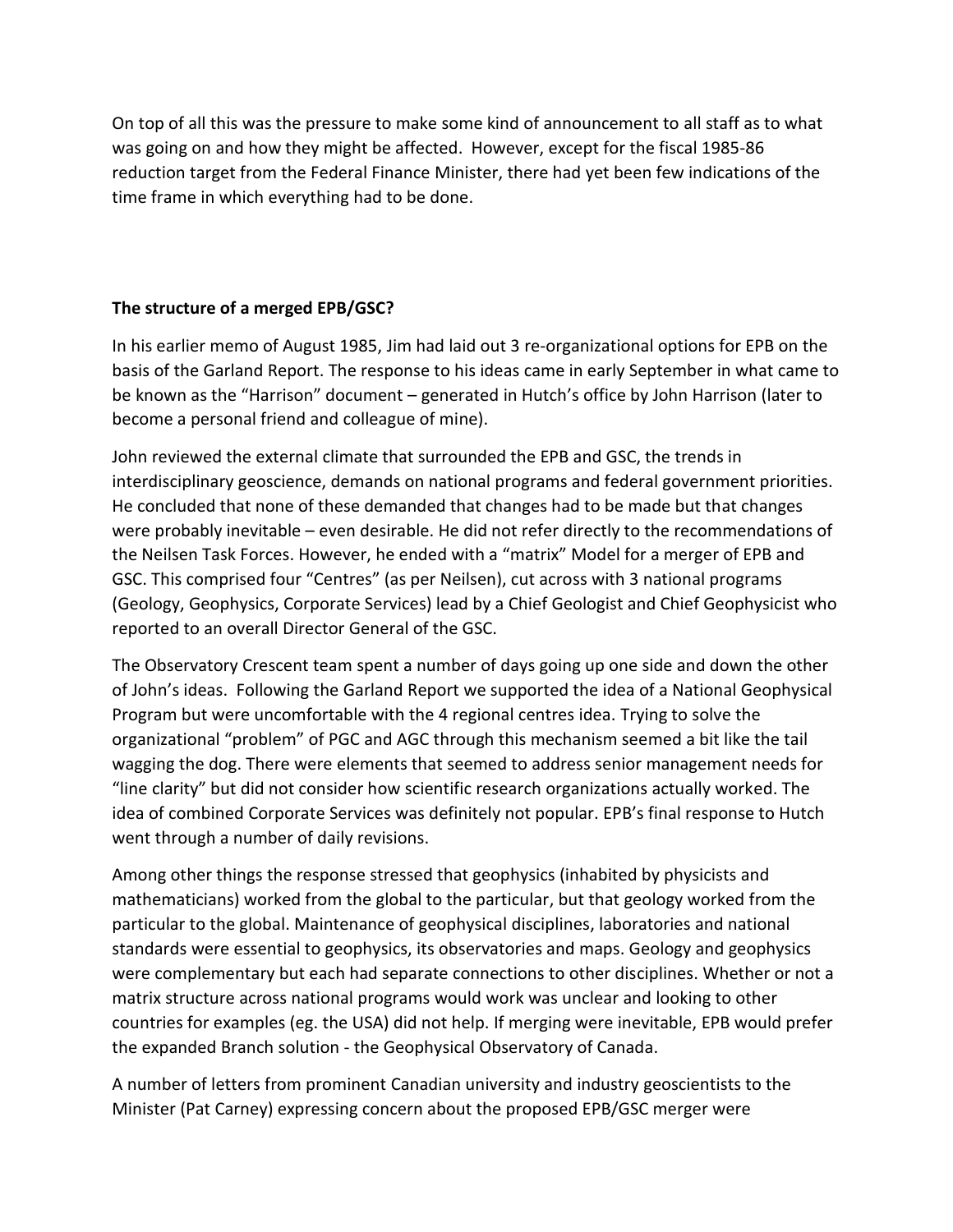"stimulated", encouraged and duly received. I prepared another version of the Department's formal reply to the Garland Report and went to England for my Christmas holiday.

## **The cat is out of the bag…..**

All this was definitely very akin to "re-arranging the deck-chairs on the Titanic". (Although in the end, the final merged organization did have elements of all the various proposals). More immediately, up on Observatory Crescent, the "how" of Person Year (PY) reductions had to be addressed along with the implication of cuts to budgets and scientific programs. "Damage control" Task Forces were set up at Division level to start working through all the details.

In mid-January 1986, all staff of EPB and GSC received a memo from the Associate Deputy Minister affirming that that the EPB/GSC merger had been approved by Cabinet on December 31, 1985 (New Year's Eve no less) and listing staff meetings that would immediately take place in all offices across the country. A simultaneous Press Release stated that EPB would be reconstituted as "The Institute of Terrestrial Geophysics" with an immediate 10% resource reduction in former EPB activities. (This particular name for the "new EPB" was not even one of the many names that we had kicked around in the previous few months).

As you can imagine, having left the bag, the cat was definitely now among the pigeons. Meetings, formal and highly informal, took place almost continuously. Although I was technically in a position in which I was expected to keep track, it became almost impossible to maintain a coherent picture of daily developments. "Secret" organization charts and draft texts bounced back and forth, often hand written because at that time there was a central Branch word-processor through which memos were generated – fortunately in the room next to mine in the Observatory building.

There were two main activities. One was getting everyone up to speed with the personnel procedures and mechanisms for staff reductions. Second was coming up with a range of options for delivering the staff, program and budget reductions required. We eventually submitted 3 options to Hutch, carefully counter-balancing program damage against personnel layoffs against budget reductions. In a "classic" gesture, Jim Tanner made his own position surplus in two of them. However the options were well enough constructed that none of them were eventually implemented. An off-line deal resulted in general agreement about a Chief Geophysicist office for Jim (that would include me), and the transfer of most of the geothermal programs and staff into diffuse, and vaguely appropriate, corners of the GSC.

In the middle of all this, it was announced that on January 20, Hutch was to be assigned to the Ministry of Science and Technology (MOSST) to coordinate the government wide implementation of the Neilsen recommendations. As of February 3, the details of overseeing the EPB/GSC merger would fall into the lap of Ray Price, Director General of the GSC.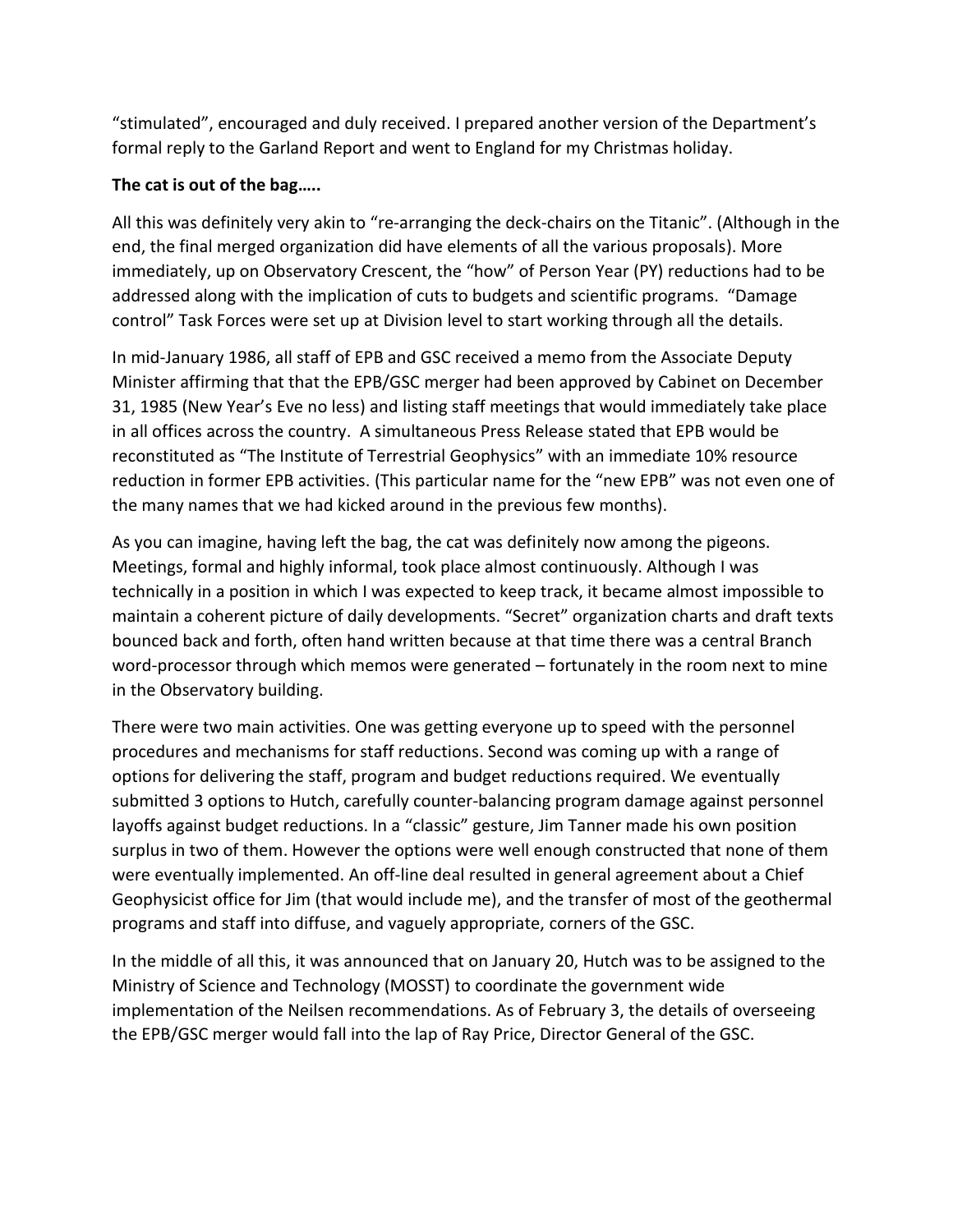#### **Meetings, meetings, meetings:**

The next two months were occupied by a dizzying series of meetings and discussions about the minutia of the upcoming changes, who goes where, who reports to who, who was responsible for what etc. etc. Within EPB, I became the central Liaison Office for these discussions and my notes and organization diagrams became increasingly handwritten on loose pieces of paper. (Although this was obviously the moment to learn, I was never one of those people who used a daybook – I tried but never did!). One shaft of light for me was being sent out to represent Jim Tanner at the annual Program Review meeting at PGC. Apart from a review of the year's considerable achievements, it included many spirited discussions on the implications of the upcoming merger. I secretly hoped that my PGC history and position at the "centre of the turning wheel" gave some assurance that PGC would survive without too much damage – in the event I was probably wrong.

The issues that dominated almost all discussions across EPB was that of preserving the specialist groups essential to geophysics. Multi-disciplinary projects such as Lithoprobe were certainly highly productive and to be encouraged. However, the quality of the disciplines themselves could only be guaranteed if the people delivering them (seismologists, "paleomagicians" etc.) came from "home" groups working at the leading edge of their speciality. It seemed to have worked at PGC because although it was a regional office, each of the specialist staff reported to a home group back in Ottawa. Could a similar structure be created within the new merger? Are there other ways of ensuring success? One popular suggestion was that distance from Ottawa was a key factor! The horrors of matrix management began to loom.

In early February, as part of a last ditch attempt to minimize program damage, Jim sent his concerns to Ray Price that the apparently emerging structure contained no clear mechanism for maintaining the geophysical disciplines and their core support groups. He saw that it divorced geophysical scientists from their data, computers, service technicians and engineers. The role of the Chief Geophysicist offered the best hope of preserving linkages and he proposed a long list of the Tasks and Functions of the position. Memos went back and forth on this issue and slowly converged on an Office with staff that would be in place for just one year to try and sort things out. Meanwhile, the challenge of merging the two previous Administrative Services and Libraries produced all the predictable complications. Eventually, on March 5 1986, Associate Deputy Minister, Pierre Perron signed off on the PY maneuvers that had somehow resulted in only 3 positions being terminated and \$1.7m apparent savings in expenditures (mainly in Energy Research and Development). As we had thought earlier, the merger itself made it very difficult to judge whether these exactly matched the Neilsen recommendations for EPB or not – and probably by then nobody really cared. The date for completing the merger was now less than a month away - April Fools Day 1986.

And what was the final emerging structure? From where I sat, I suspect that Ray Price, faced with so many different ways of making a silk purse out of a sow's ear, got out the proverbial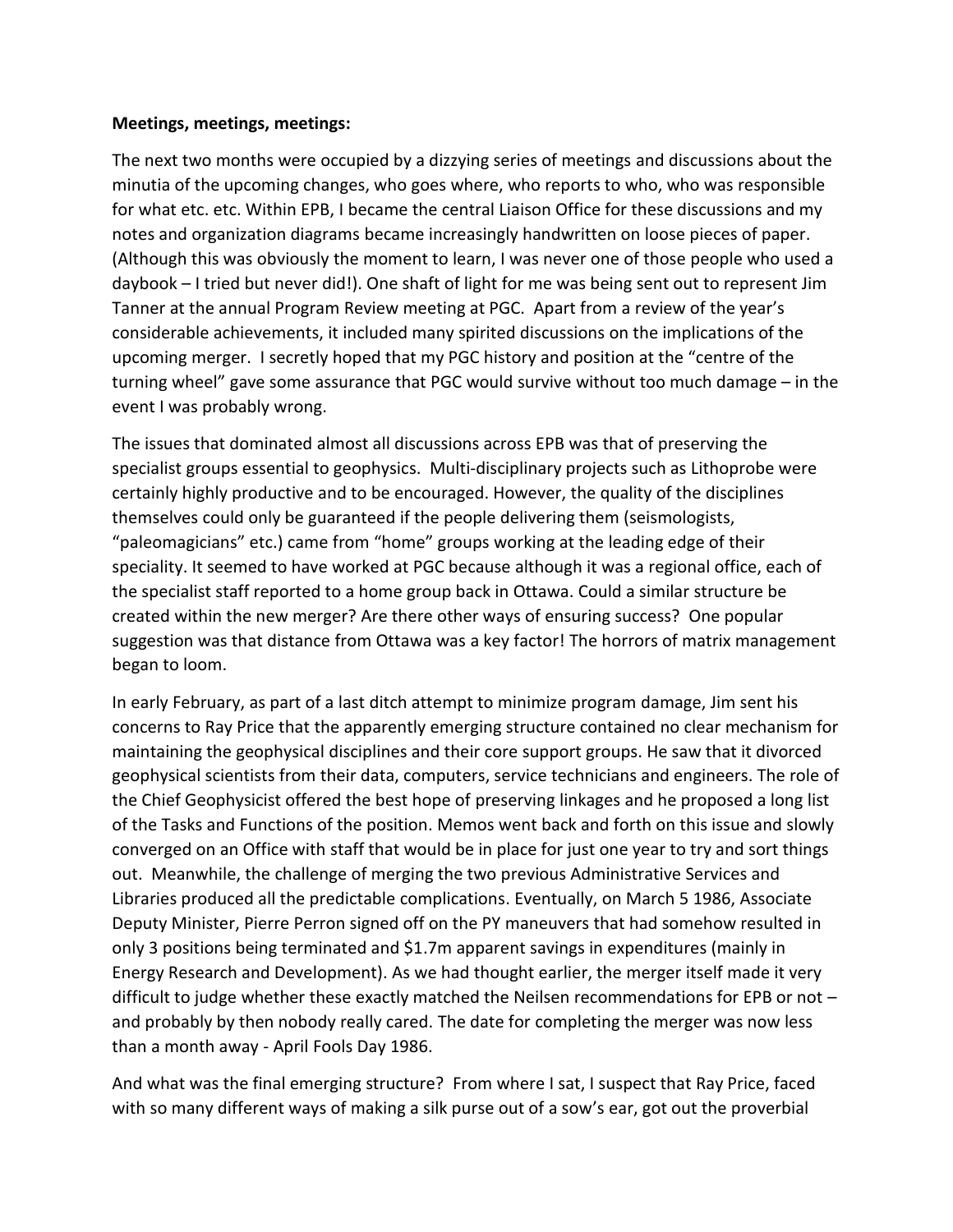back of an envelope and made a decision. It involved 4 Branches containing a total of 10 Divisions with some similarities to John Harrison's original ideas. There was no federal centre for Canadian geophysics but a Geophysics Division containing the seismological and geomagnetic networks and amounting to around 50% of the former EPB (depending on who was counting). All other members of EPB were moved into various corners of other Divisions or into management, administration etc. The Geothermal Program (sensu stricto) disappeared, although a number of its scientists continued their work under different headings. On the west coast, PGC and the Vancouver GSC Office were made into one Division – easy to do on paper but difficult in practice, as later history was to show. Looking back, I imagine the pressure was on to do Something – this was Something - and so it was done.

## **A memorial "Salute":**

Up on Observatory Crescent it was decided that we had to have some kind of special event to mark the demise of the Earth Physics Branch. Having lost the battle as it were, it was actually a sort of "wake" but we called it a "Salute" – a review of the achievements of the Branch over its 15 years.

We booked the auditorium in the Neatby Building in the Agricultural Farm nearby for all day on March 27<sup>th</sup>, the Thursday before the actual merger on the following Tuesday. Each speaker was given 10 minutes and the program covered all aspects and achievements of the work of ESB. It began with an early history given by John Hodgson, then snapshots of seismology, refraction, magnetic observatories and surveys, paleomagnetism, geothermal, impact studies, gravity and Arctic operations, geodynamics, graphics and displays. We finished in the afternoon with an account of the Pacific Geoscience Centre (by me), an outsider's view by George Garland, and then future prospects for geophysics by Mike Berry and Jim.

The afternoon was followed by a well-attended Dinner/Dance at Tudor Hall near the Hunt Club with cash bar, live band, dinner and dancing until 1:00 am - for a mere \$17 per person!

To his credit, the talks during the day were attended by Ray Price and it was then that he asked me if I would join his office as Scientific Executive Officer. After the previous six months of wrangling over the merger I was no longer sure where I was going to fit into the new structure. His offer was a pleasant surprise and I was glad to accept. In the event, I ended up also supporting Jim Tanner in his year as Chief Geophysicist. On John Fyles's retirement, I later replaced him as Deputy Director-General, and Director of Program, Planning and Services. Eventually I became Chief Scientist (as opposed to Chief Geologist!).

As the second floor of 601 Booth Street developed into the GSC's "Executive Suite", more and more former EPB staff were appointed to positions there. Jim's suggestion that EPB should take over the GSC "from the inside" did, in effect, become something of a reality – not unnoticed by many GSC employees!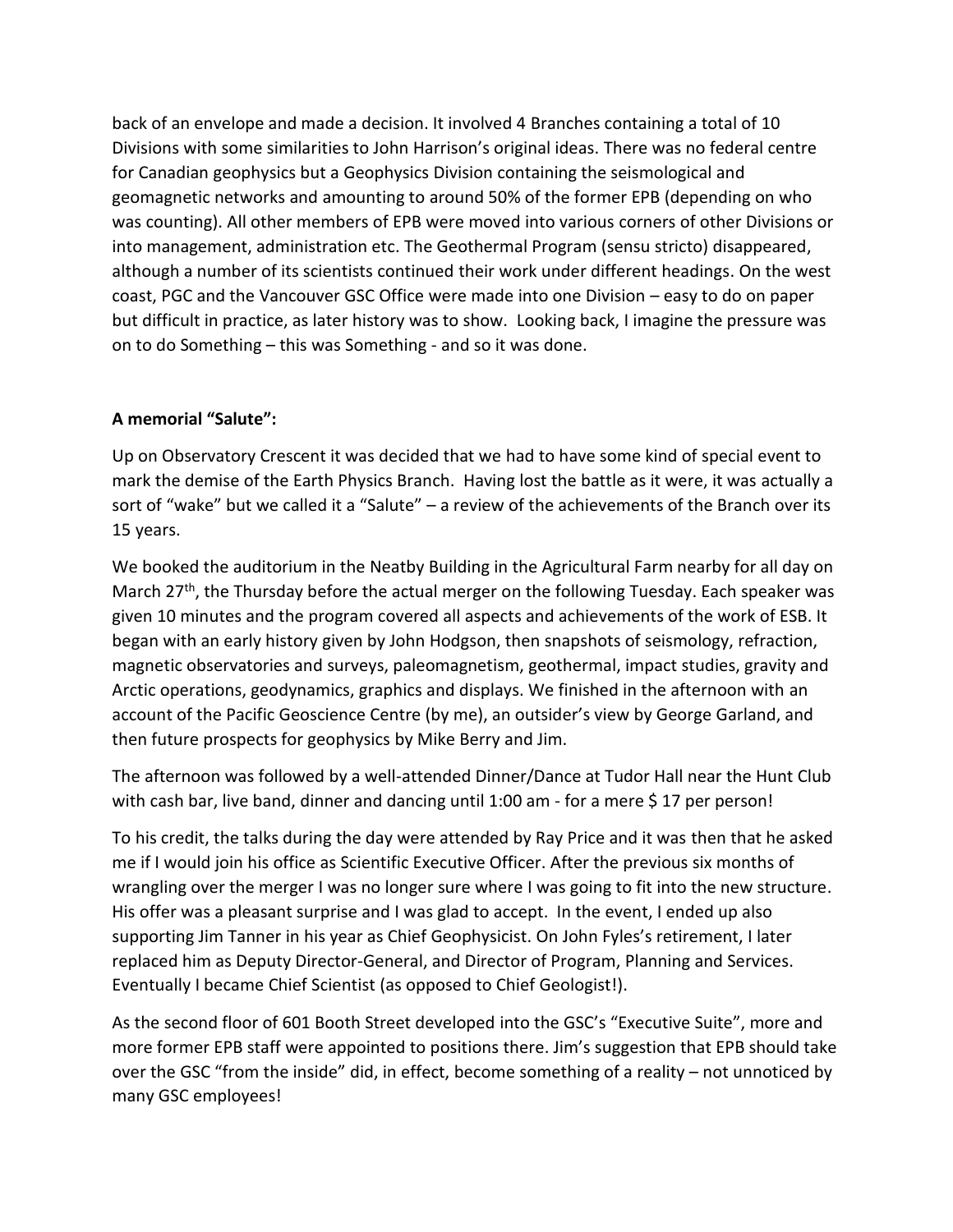#### **Unfinished business:**

One of the bits of unfinished business still in my lap after the merger, was the "official" response to the Garland Report. Clearly the first recommendation that there should be a national centre for geophysics had not happened. Many of the other 26 recommendations had also not been followed. I consulted with Hutch in June 1986 as to the approach to be taken and prepared what I hoped would be a final version in July. The eventual printed version was dated 1987.

The original Recommendation 1 was that: "**the EPB be recognized as the centre for the development in the government service of the science of geophysics.**" The official response finally read: "*This role has now been taken by the Geological Survey of Canada. In recognition of the importance of maintaining national geoscience data bases and national geophysical programs, a Geophysics Division has been established. This has as its role, the maintenance of national observatory networks and data bases in seismology, geomagnetism, gravity and geodynamics, the conduct of research in solid earth and global geophysics and the provision of geophysical laboratories for instrument development and maintenance"*

This was close to the text I finally provided. Looking back after many years, I wonder if my choice of the words "taken by" instead of "merged into" were actually a truthful, perhaps subliminal, description of the exercise.

#### **1988 Post script:**

In 1988, the issue of the health of the geophysical programs in the combined EPB/GSC was the subject of an External Advisory Committee headed by Harold Seigel (President of Scintrex and a Canadian superstar in exploration geophysics). The structure of the combined organization had been through some adjustments since the 1986 merger and it had become a Sector of the Department. Jim Tanner as Chief Geophysicist had retired and his position eliminated. Approximately 60% of the almost 200 geophysicists in Ottawa were in a Geophysics Division located on the original EPB Observatory campus. The remainder were in the Terrain Sciences Division, the Mineral Resources Division, and the Lithosphere and Canadian Shield Division. The three regional offices in Vancouver, Calgary and Dartmouth, each of which contained a small number of geophysicists, were headed by a Director General located in Ottawa.

As Acting Chief Scientist, alumnus of PGC, former research geophysicist and assistant to Jim, I gave a report summarizing the GSC's geophysical programs as I saw them: their condition in 1985; their health as seen by Jim on his retirement in 1987; and their status in 1988.

At the end of his year as Chief Geophysicist, Jim had believed the significant achievements were: (1) a Branch/Sector Geophysics Committee coordinating and setting priorities for geophysical resources across the Sector; (2) the initiation of a new geophysical Atlas for Canada and special volume entitled "Geophysical Framework of Canada"; (3) establishing an External Advisory Committee for Geophysics. However he concluded that although there had been some